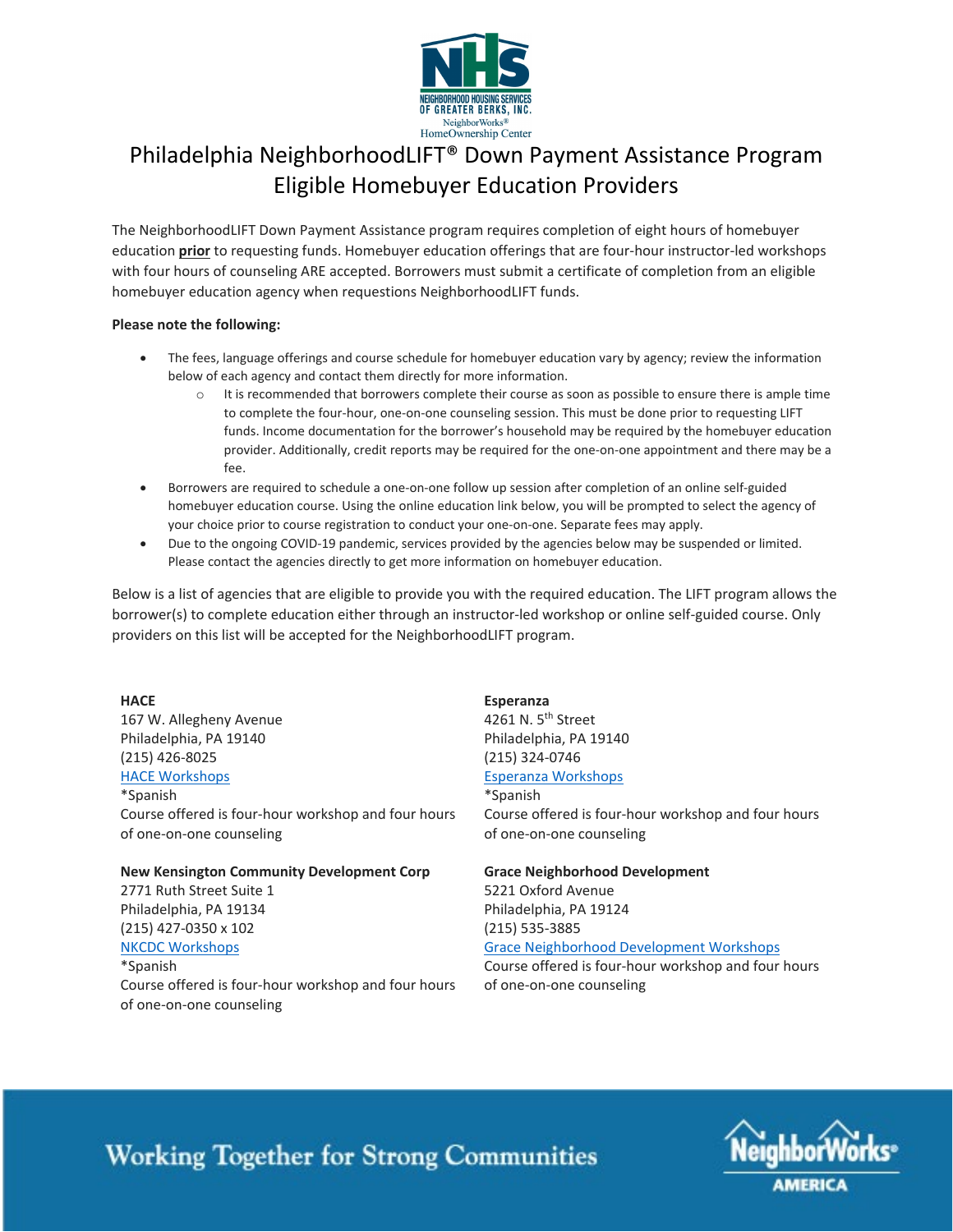

### Philadelphia NeighborhoodLIFT® Down Payment Assistance Program Eligible Homebuyer Education Providers

#### **Affordable Housing Center**

846 North Broad Street, 1st floor Philadelphia, PA 19130 (215) 765-1221 [Affordable Housing Center Workshops](https://www.ahcopa.org/workshops.html)

\*Spanish Course offered is four-hour workshop and four hours of one-on-one counseling

#### **Congreso de Latinos Unidos**

216 W Somerset Street Philadelphia, PA 19133 (215) 718-4259 [Congreso de Latinos Unidos Workshops](https://www.congreso.net/services/family-and-housing/housing/home-ownership-workshop/) \*Spanish Course offered is three separate two-hour sessions and one-on-one counseling

#### **Philadelphia Chinatown Development Center**

301-305 North 9th Street Philadelphia, PA 19107 (215) 922-2156 [PCDC Workshops](https://chinatown-pcdc.org/programs-services/chinatown-homeownership-initiative/) \*Cantonese, Chinese Mandarin

Course offered is four-hour workshop and four hours of one-on-one counseling

### **United Communities Southeast Philadelphia**

2029 S 8<sup>th</sup> Street Philadelphia, PA 19148 (215) 468-1645 ext 200 [United Communities Workshops](http://ucsep.org/basic-needs/)

Course offered is four-hour workshop and four hours of one-on-one counseling

#### **Intercultural Family Services**

4225 Chestnut Street Philadelphia, PA 19104 (215) 386-1298 [Intercultural Family Services Workshops](https://ifsinc.org/our-services/community-enrichmentbasic-needs-services/)

\*Chinese, Spanish, Vietnamese Course offered is four-hour workshop and four hours of one-on-one counseling

#### **Mt. Airy Community Development Corporation**

6073 Germantown Avenue Suite 200 Philadelphia, PA 19119 (215) 844-6021 [Mt. Airy Workshops](https://mtairycdc.org/what-we-do/housing-counseling/path-to-homeownership/) Course offered is two-hour workshop and two one-onone counseling sessions

#### **Northwest Counseling Services**

6521 Broad Street Floor 2 Philadelphia, PA 19126 (215) 324-7500 x 0217 [NWC Workshops](http://www.nwcsinc.org/#x-section-2)

\*Cambodian

Course offered is four-hour workshop and four hours of one-on-one counseling

#### **Urban League**

121 S. Broad Street, 6<sup>th</sup> Floor Philadelphia, PA 19107 (215) 985-3220

#### [Urban League Workshops](https://urbanleaguephila.org/what-we-do/housing-counseling/)

course offered is one session workshop and one-onone counseling

**eHome America**

[Online Course](https://nwlift.ehomeamerica.org/sponsor_user/sponsor_main) **Neighborhood Housing Services of Greater Berks**